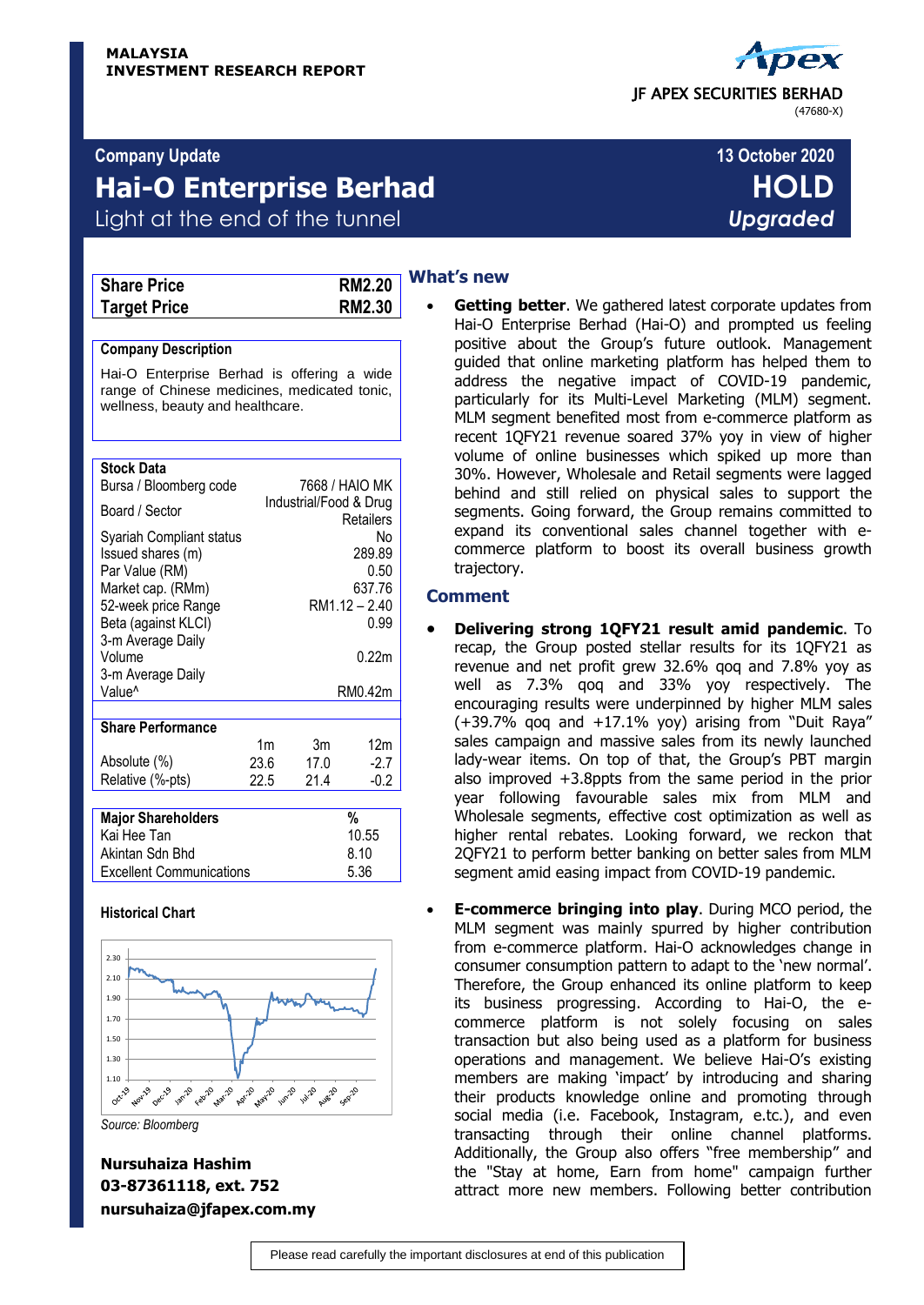from e-commerce platform, the management said that the business structure for MLM segment remains unchanged and incentives and commission for distributors/members will not be affected regardless through physical sales or online sales. Currently, number of Hai-O's members are about 114k. Ultimately, the Group aims to reach 40% online transaction for its MLM segment in the immediate term.

- **Banking on small-ticket items for recurring sales**. Hai-O is confident to take dynamic approaches amid weakening consumer sentiment that affects overall purchasing power. The Group intends to maintain smaller unit or quantity of their selected stock keeping units (SKU), adopting its "value for money" strategy which includes affordable product with good quality as well as focusing on food and beverages, personal and household products which suit current market needs. Besides, the Group also aims to boost its health supplements and wellness products which offer at reasonable prices in view of high awareness on healthy lifestyle amid prevailing pandemic. Therefore, we expect small-ticket products would help to boost its recurring income as some consumers may experience salary pay cut or retrenchment as affected by the COVID-19 pandemic.
- **Seizing opportunity for Retail segment's products.** Retail segment which mainly focuses on Traditional Chinese Medical (TCM) is not significant to online sales platform and is heavily relied on brick-and-mortar sales. On recent financial quarter, this segmental revenue was down 2.5% yoy in view of negative impact from sales campaign arising from physical distancing measure. As such, the Group has taken proactive measures to market these segmental products and take opportunities to broaden its range of customers by tapping into e-marketplaces such as Lazada and Shopee. We are inspired by the bold measures initiated by Hai-O as both platforms are actively used by consumers nowadays.
- **A strategic move to dispose Indonesian stake**. Sahajidah Hai-O Marketing Sdn. Bhd., a wholly owned subsidiary of the Group, has disposed 15% stake equity interest in PT Hai-O Indonesia (PTI). After the exercise, the Indonesian business partners own an aggregate of 60% of equity interest in PTI. According to the Group, this strategy will enable them to have greater flexibility in expanding and developing in Indonesian market as its local counterparts having better knowledge as well as networking in local market. Overall, we deem overseas contribution will still be minimal at this moment given that the market share is relatively small due to less established network and prolific team leaders.

#### **Earnings Outlook/Revision**

 **We lift our earnings forecasts for FY20F and FY21F by 98% and 46.3%% to RM41.4m and RM43.6m respectively**, accounting for higher sales assumptions especially for MLM segment.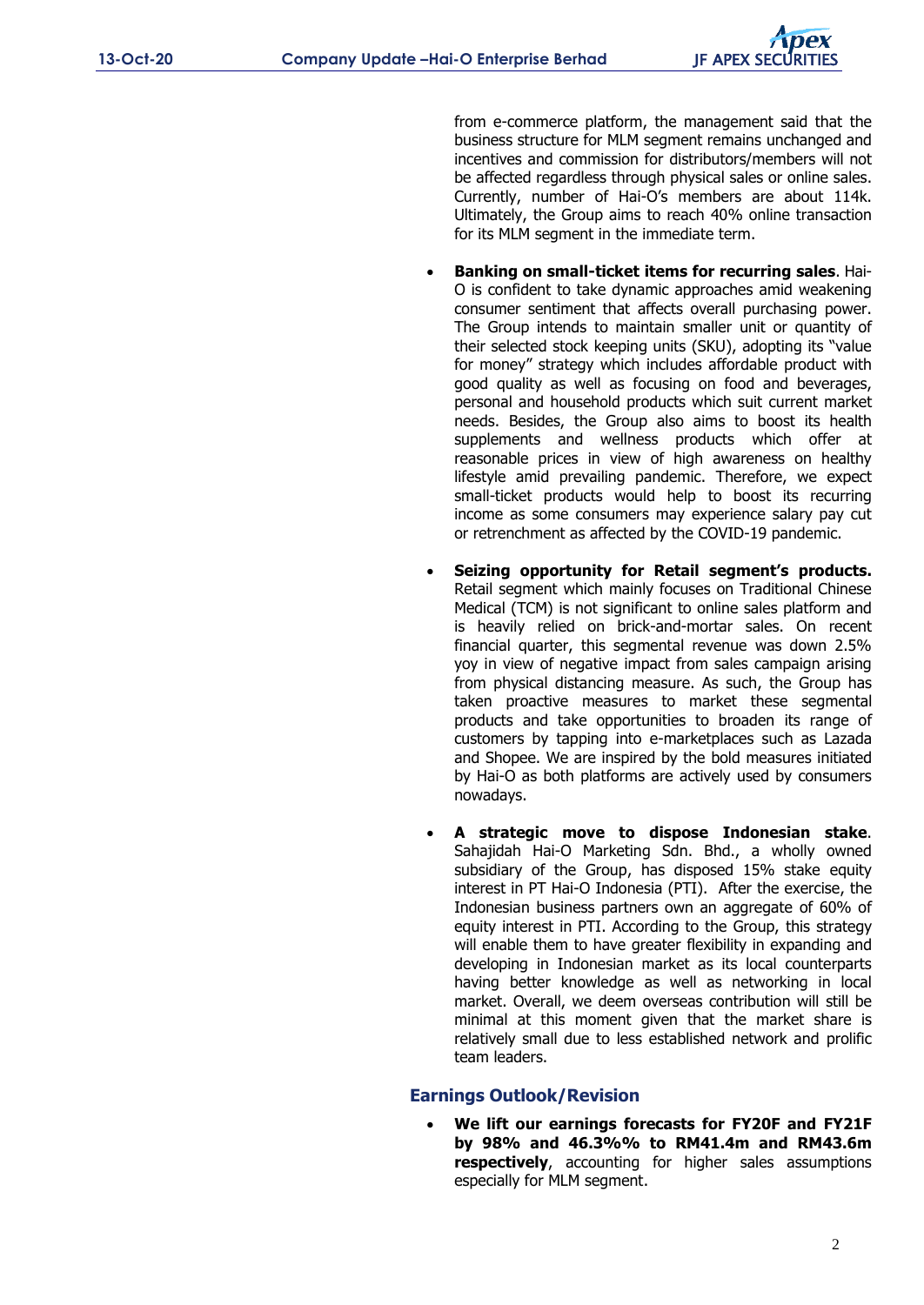• Risks include: 1) Higher-than-expected operating expenses (i.e. higher marketing and branding expenses), 2) Lowerthan-expected domestic spending due to higher cost of living, and 3) Depreciation of MYR against USD.

## **Valuation & Recommendation**

 **Upgrade to HOLD from SELL with a higher target price of RM2.30** (previous target price of RM1.30) following our earnings upgrade. We believe worst is over for Hai-O and share price is well supported by its decent dividend yield of over 4% for FY21-22F. Our revised target price is now based on P/E multiple of 15.9x FY22F revised EPS of 14.5sen, pegged at 3-year historical mean P/E of 15.9x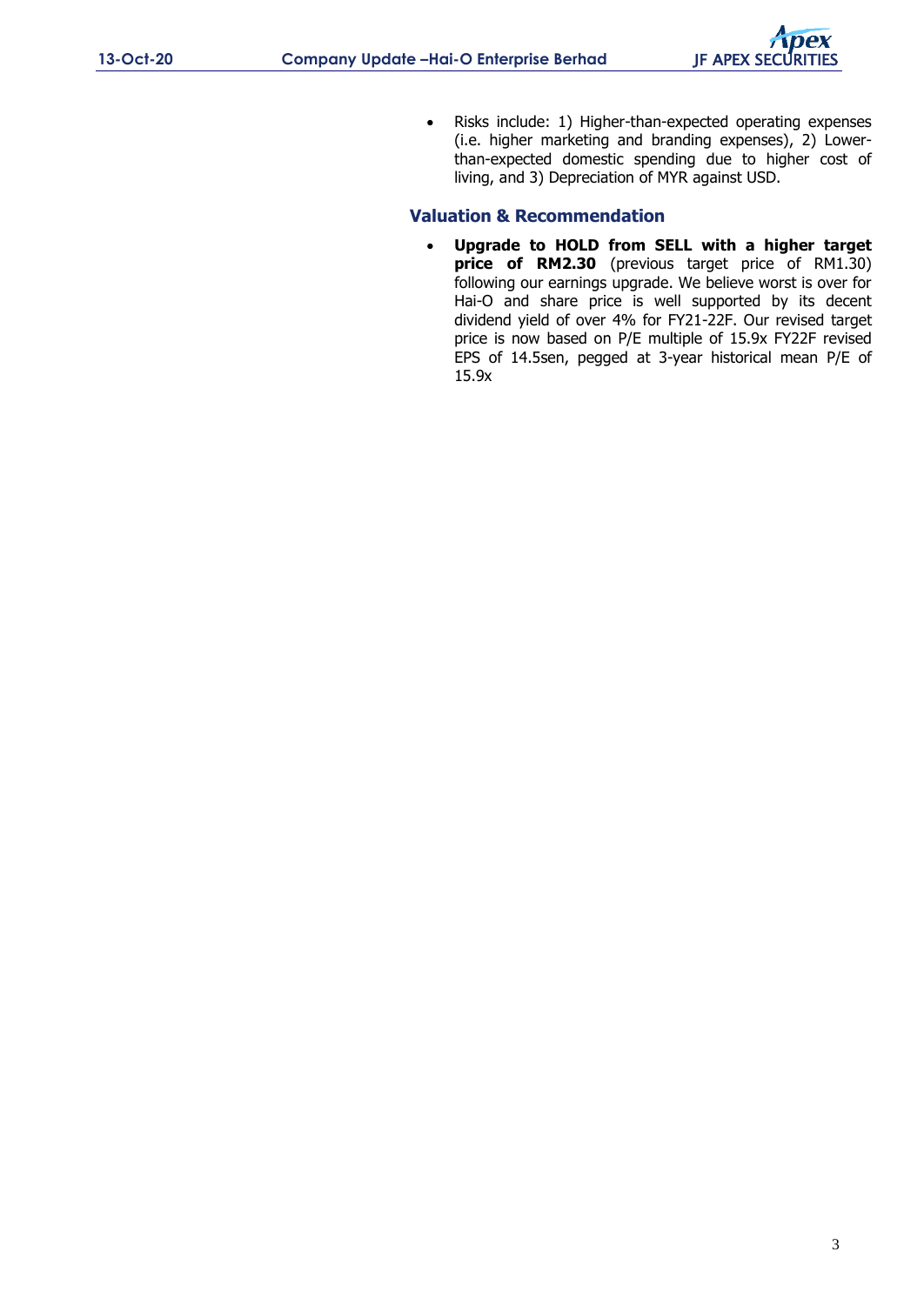# **Figure 1: Financial Summary**

| Year ended 30 April | <b>FY17</b> | <b>FY18</b> | <b>FY19</b> | <b>FY20</b> | <b>FY21F</b> | FY22F      |
|---------------------|-------------|-------------|-------------|-------------|--------------|------------|
|                     | <b>RMm</b>  | <b>RMm</b>  | <b>RMm</b>  | <b>RMm</b>  | <b>RMm</b>   | <b>RMm</b> |
| Revenue             | 404.0       | 461.8       | 328.4       | 255.2       | 269.8        | 276.9      |
| Gross profit        | 132.9       | 162.2       | 126.2       | 99.4        | 109.8        | 114.9      |
| Operating profit    | 77.3        | 97.6        | 62.2        | 41.0        | 50.6         | 54.9       |
| PBT                 | 78.1        | 99.0        | 63.4        | 41.6        | 51.2         | 55.4       |
| PAT                 | 59.2        | 75.1        | 47.5        | 32.3        | 41.2         | 43.4       |
| Net profit          | 59.3        | 75.4        | 47.7        | 32.6        | 41.4         | 43.6       |
| Margin (%)          |             |             |             |             |              |            |
| Gross profit margin | 32.9%       | 35.1%       | 38.4%       | 38.9%       | 40.7%        | 41.5%      |
| Operating profit    | 19.1%       | 21.1%       | 18.9%       | 16.1%       | 18.7%        | 19.8%      |
| PBT margin          | 19.3%       | 21.4%       | 19.3%       | 16.3%       | 19.0%        | 20.0%      |
| PAT margin          | 14.7%       | 16.3%       | 14.4%       | 12.7%       | 15.3%        | 15.7%      |
| Net profit margin   | 14.7%       | 16.3%       | 14.5%       | 12.8%       | 15.3%        | 15.7%      |
| Growth (%)          |             |             |             |             |              |            |
| Revenue growth      | 35.7%       | 14.3%       | $-28.9%$    | $-22.3%$    | 5.7%         | 2.6%       |
| Gross Profit growth | 31.0%       | 22.1%       | $-22.2%$    | $-21.2%$    | 10.4%        | 4.7%       |
| PBT growth          | 59.2%       | 26.8%       | $-36.0%$    | $-34.3%$    | 23.0%        | 8.3%       |
| PAT growth          | 61.9%       | 26.9%       | $-36.8%$    | $-31.9%$    | 27.5%        | 5.4%       |
| Net profit growth   | 63.1%       | 27.2%       | $-36.7%$    | $-31.7%$    | 26.9%        | 5.4%       |
|                     | <b>Net</b>  | <b>Net</b>  | <b>Net</b>  | <b>Net</b>  | <b>Net</b>   | Net        |
| Net gearing         | cash        | cash        | cash        | cash        | cash         | cash       |
| <b>ROA</b>          | 16.3%       | 19.0%       | 13.1%       | 8.9%        | 8.0%         | 10.0%      |
| <b>ROE</b>          | 20.0%       | 23.6%       | 14.9%       | 10.4%       | 10.0%        | 12.0%      |
| EPS (sen)           | 19.7        | 25.1        | 15.9        | 10.7        | 13.8         | 14.5       |
| P/E                 | 0.11        | 0.09        | 0.14        | 0.21        | 0.16         | 0.15       |
| DPS (sen)           | 0.16        | 0.20        | 0.13        | 0.10        | 0.09         | 0.10       |
| Dividend Payout     | 0.8%        | 0.8%        | 0.8%        | 0.9%        | 0.7%         | 0.7%       |
| Dividend yield (%)  | 7.3%        | 9.1%        | 5.9%        | 4.5%        | 4.1%         | 4.5%       |

Source: Company, JF Apex